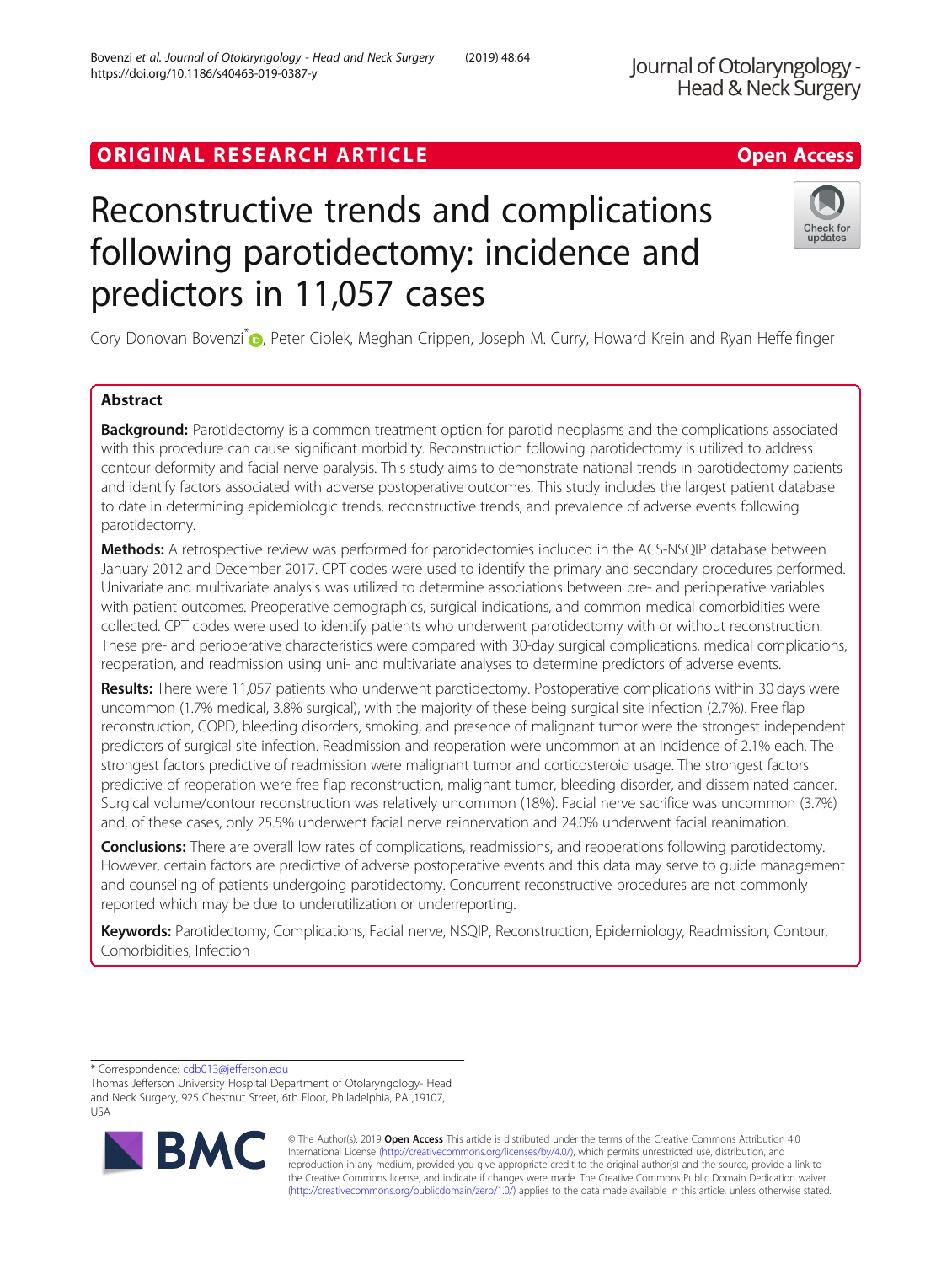#### Background

Parotid neoplasms are rare entities which comprise less than 3% of head and neck tumors. Management is primarily surgical, and depending on the extent and severity of disease, ranges from a superficial parotidectomy to a radical parotidectomy with facial nerve sacrifice [[1\]](#page-6-0). There is ample data pertaining to site specific morbidity following parotidectomy (e.g. facial nerve weakness, salivary fistula, and Frey's syndrome); however, the literature on general postoperative surgical morbidity following parotidectomy is lacking [[2](#page-6-0)].

In the era of quality metrics, there is an ever-growing focus on improving surgical and postsurgical care, while reducing complications and cost. In 2001, The American College of Surgeons (ACS) piloted the first iteration of the National Surgical Quality Improvement Program (NSQIP) in the private hospital sector. The NSQIP database collects over 130 patient variable including preoperative risk factors, intraoperative variables, and postoperative complications. This data can be used by hospitals to track, analyze, and compare the quality of surgical care in a risk-adjusted manner. Currently, over 700 hospitals including 8 of the top 10 hospitals as ranked by the US News & world report participate in the program [\[3](#page-6-0), [4\]](#page-6-0).

Currently, the majority of literature pertaining to the outcomes and trends in parotidectomy are limited to single institution or small multi-institutional studies. Our investigation aims to provide a reference for national trends in parotidectomy surgery including patient demographics, pre-operative comorbidities, operative variables, and postoperative outcomes.

#### Methods

#### Data and study cohort

This is a retrospective analysis of the parotidectomy cases using the NSQIP participant user files from January 2012 through December 2017. The database was queried for all cases with the following Current Procedural Terminology (CPT) codes: 42410, 42,415, 42,420, 42,425, and 42,426. The resultant cohort was characterized by rates of patient characteristics, comorbidities, operative characteristics, and 30-day postoperative complications.

#### Patient characteristics

Patient demographics examined included age, sex, and race. The indication for parotidectomy was elicited using the International Classification of Disease (ICD) version 9 or 10 code given for postoperative diagnosis and grouped into five major categories: malignant tumor, benign tumor, tumor not otherwise specified (NOS), other disease of parotid, and unclassified (Additional file [1](#page-6-0) Table S1). Comorbidities defined by NSQIP include smoking (within the year prior to admission), weight loss  $(>10\%)$  body weight in the 6 months prior to surgery), hypertension

(requiring medication), dyspnea (on exertion or at rest), corticosteroid use (< 30 days prior to surgery), surgical site infection, non-independent functional status, and a number of additional preexisting medical conditions [[5](#page-6-0)]. Obesity was defined as BMI (body mass index) > 30, derived from height and weight variables.

#### Operative characteristics

Cases were further analyzed for operative characteristics. Variables including inpatient versus outpatient status, surgical specialty performing the parotidectomy (otolaryngology- head and neck surgery, general surgery, plastic surgery, and other), and total operative time were directly defined by NSQIP [\[5](#page-6-0)]. The principal parotidectomy CPT code was used to determine procedure extent (total vs. superficial) and management of the facial nerve (not dissected, dissected and preserved, sacrificed, and unknown). Additionally using CPT codes, rates of concurrent procedures were examined such as neck dissection, nerve monitoring, free flap, other volume restoration, reinnervation, and reanimation. Procedure type and associated CPT codes are given in Additional file [1](#page-6-0) Table S1.

#### Outcome variables

Operative outcomes were assessed including rates of 30 day surgical complications, medical complications, reoperation, readmission, and length of hospital stay. Specific surgical complications include superficial surgical site infection (SSI), deep SSI (defined as "deep" or "organ space" SSI), wound dehiscence, and hemorrhage/hematoma formation. Specific medical complications include cardiac arrest, myocardial infarction, stroke, ventilator requirement > 48 h, pneumonia, and various others enumerated in Table [3](#page-3-0).

All complication variables were coded by NSQIP [\[5](#page-6-0)] with the exception of hemorrhage/hematoma, which was derived from the relevant ICD-9 and 10 codes given for readmission or reoperation diagnosis (Additional file [1](#page-6-0) Table S1). The occurrence of this complication therefore refers to cases requiring reoperation or readmission for postoperative hemorrhage or hematoma formation within 30 days of the principal procedure.

#### Statistical analysis

Descriptive statistics were used to summarize by rates of patient characteristics, comorbidities, operative characteristics, and 30-day postoperative complications across the study cohort. In order to identify the patient and procedure characteristics associated with an increased risk for postoperative morbidity, binary logistic regression was performed. A regression model was generated to account for patient demographics, comorbidities, procedure extent, indication, setting, surgical specialty, and concurrent procedures. All comorbidities occurring at a rate of ≥0.5% of the overall cohort were included. Cases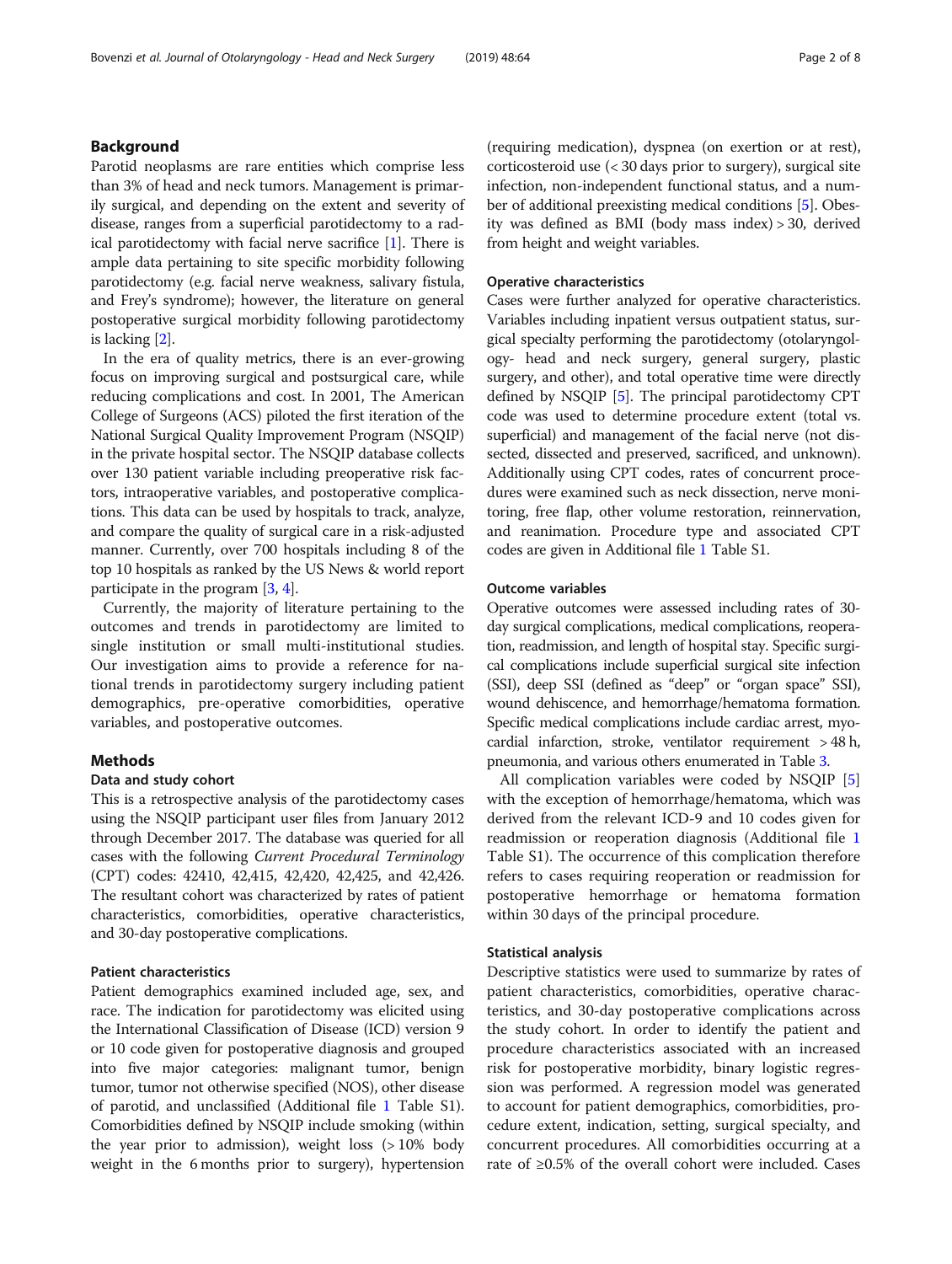with unknown values were excluded, leaving 8811 cases for analysis. Regression analysis was performed for each complication occurring at a rate of  $\geq 0.5\%$ , including wound dehiscence, surgical site infection, hemorrhage/ hematoma, overall surgical and medical complications, readmission, and reoperation. All variables found to be significantly associated with each of these complications are listed in Table [4.](#page-4-0)

All statistical analyses were performed using SPSS (Statistical Package for the Social Sciences), version 23 (IBM, Armok, NY). P-values of < 0.05 were considered to be statistically significant. This analysis was determined to be exempt from Institutional Review Board approval due to the de-identified nature of the dataset.

#### Results

A total of 11,057 patients were identified as having undergoing parotidectomy between January 1, 2012 and December 31, 2017. Of these patients, the majority were male (53.0%), white (70.4%), and ages 61–70 (26.6%). In this cohort, parotidectomy was most commonly performed for benign neoplasms (45.2%), followed by malignant neoplasms (29.7%) and tumors of uncertain significance (13.0%). Parotidectomy was indicated for non-neoplastic disease (e.g. chronic parotitis) in 8.8% of cases. Examination of various patient comorbidities found hypertension (45.4%), obesity (39.7%), and smoking (23.5%) to be most common (Table 1). Patients undergoing parotidectomy for benign lesions were significantly more likely to be smokers compared to those undergoing parotidectomy for malignant lesions (30.5% vs. 13.9%,  $p < 0.001$ ). This may represent a preponderance of Warthin's tumors in smokers.

In this cohort, superficial parotidectomy was performed 2.4 times more frequently than total parotidectomy. Concurrent neck dissection was performed in 19.9% of cases. Reconstruction involving volume restoration was performed in 12.4% of cases, including free flaps (3.6%), local flaps (5.4%), fat/dermal grafts (2.0%), and allografts (1.8%) (Table [2](#page-3-0)). Total parotidectomy cases were significantly more likely to involve a concurrent volume restoration procedure compared to superficial parotidectomy (17.8% vs. 10.3%,  $p < 0.001$ ). Facial nerve sacrifice was recorded in 3.7% of cases (Table [2](#page-3-0)). In this subset of patients, 25.5% underwent a concurrent reinnervation procedure, and 24.0% underwent a concurrent reanimation procedure (Table [2](#page-3-0)).

Overall, 5.1% of patients experienced a postoperative complication within 30 days of the procedure. The majority were surgical complications, occurring in 3.8% of patients. Surgical site infection occurred most commonly, with 1.9% developing a superficial SSI, and 0.8% of patients developing a deep SSI. Unplanned reoperation was observed in 2.1% of cases. Medical complications occurred

|                                       | Ν    | %    |
|---------------------------------------|------|------|
| Age                                   |      |      |
| < 50                                  | 2772 | 25.3 |
| $51 - 60$                             | 2389 | 21.6 |
| $61 - 70$                             | 2920 | 26.6 |
| $71 - 80$                             | 1977 | 18.0 |
| > 80                                  | 902  | 8.2  |
| Sex                                   |      |      |
| Male                                  | 5862 | 53.0 |
| Female                                | 5195 | 47.0 |
| Race                                  |      |      |
| White                                 | 7784 | 70.4 |
| <b>Black</b>                          | 713  | 6.4  |
| Other                                 | 703  | 6.4  |
| Unknown                               | 1857 | 16.8 |
| Surgical Indication                   |      |      |
| Malignant tumor                       | 3288 | 29.7 |
| Benign tumor                          | 4995 | 45.2 |
| Tumor Not Otherwise Specified         | 1433 | 13.0 |
| Other disease of parotid              | 977  | 8.8  |
| Other/unknown                         | 364  | 3.3  |
| Comorbidities                         |      |      |
| Bleeding disorder                     | 248  | 2.2  |
| Diabetes                              | 1707 | 15.4 |
| On dialysis                           | 39   | 0.4  |
| Disseminated cancer                   | 364  | 3.3  |
| Dyspnea                               | 536  | 4.8  |
| Dependent functional status           | 129  | 1.2  |
| Congestive Heart Failure              | 29   | 0.3  |
| Chronic Obstructive Pulmonary Disease | 518  | 4.7  |
| Hypertension                          | 5019 | 45.4 |
| Obesity (BMI > 30)                    | 3857 | 39.7 |
| Smoker                                | 2602 | 23.5 |
| Corticosteroids                       | 363  | 3.3  |
| Wound infection                       | 155  | 1.4  |
| Weight loss                           | 68   | 0.6  |
| ASA class                             |      |      |
| 1 (No disturbance)                    | 990  | 9.0  |
| 2 (Mild disturbance)                  | 5355 | 48.5 |
| 3 (Severe disturbance)                | 4395 | 39.8 |
| 4 (Life threatening)                  | 307  | 2.8  |

in 1.7% of patients, the most common of these being pneumonia (0.4%) and urinary tract infection (0.4%). The mean length of stay was 1.65 days with an unplanned 30 day readmission rate of 2.1% (Table [3\)](#page-3-0). On binary logistic

#### Table 1 Demographics and Patient Characteristics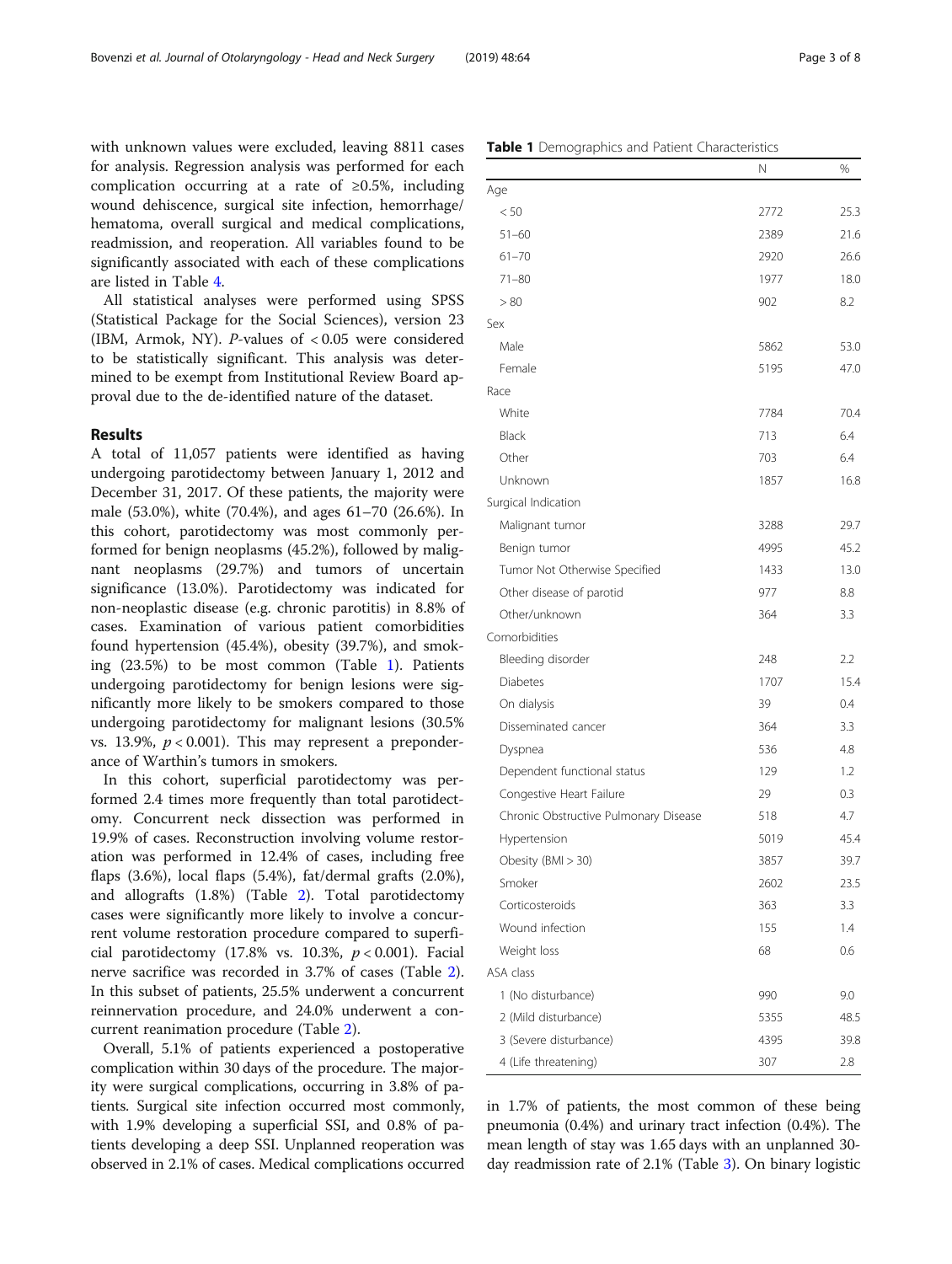#### <span id="page-3-0"></span>Table 2 Operative Characteristics

| <b>Table 2</b> Operative Cridiacteristics    |               |      |
|----------------------------------------------|---------------|------|
| Non-Reconstructive Operative Characteristics |               |      |
|                                              | N             | $\%$ |
| Parotidectomy extent                         |               |      |
| Total                                        | 3229          | 29.2 |
| Superficial                                  | 7828          | 70.8 |
| Management of facial nerve                   |               |      |
| Not dissected                                | 1683          | 15.2 |
| Dissected and preserved                      | 8575          | 77.6 |
| Sacrificed                                   | 405           | 3.7  |
| Unknown                                      | 394           | 3.6  |
| Concurrent procedures                        |               |      |
| Neck dissection                              | 2204          | 19.9 |
| Nerve monitoring                             | 263           | 2.4  |
| Surgeon specialty                            |               |      |
| Otolaryngology                               | 10,094        | 91.3 |
| General Surgery                              | 745           | 6.7  |
| Plastic Surgery                              | 180           | 1.6  |
| Other                                        | 38            | 0.3  |
| Setting                                      |               |      |
| Inpatient                                    | 4130          | 37.4 |
| Outpatient                                   | 6927          | 62.6 |
| Operative time, mean [SD] (min)              | 185.3 [141.9] |      |
| Utilization of Reconstructive Procedures     |               |      |
|                                              | N             | $\%$ |
| Free flap                                    | 393           | 3.6  |
| Other volume restoration                     | 998           | 9.0  |
| Reinnervation                                | 205           | 1.9  |
| Reanimation                                  | 124           | 1.1  |

regression, various patient and procedure related characteristics were found to be independently associated with an increased risk of medical and surgical complications. Of the demographic variables assessed, increasing age was found to be significantly associated with increasing risk for overall medical complications but was not associated with surgical complications (Additional file [2](#page-6-0) Table S2). Relative to those with a benign neoplasm, patients undergoing parotidectomy for a malignant neoplasm were found to be at significantly higher risk for overall surgical and medical complications as well as reoperation and readmission (Additional file [2](#page-6-0) Table S1). Both smoking and COPD (chronic obstructive pulmonary disease) were independently predictive of wound dehiscence and surgical site infection. Of the concurrent procedures examined, only volume restoration procedures were predictive of surgical complications. Free flap procedures were independently associated with the highest risk for overall surgical complications with an odds ratio of 2.87 (Table [4](#page-4-0)).

|                                  | N           | %   |
|----------------------------------|-------------|-----|
| Medical Complications, Overall   | 186         | 1.7 |
| Cardiac arrest                   | 13          | 0.1 |
| Myocardial Infarction            | 22          | 0.2 |
| Stroke                           | 24          | 0.2 |
| Reintubation                     | 35          | 0.3 |
| Ventilator-dependent > 48 h      | 27          | 0.2 |
| Sepsis/septic shock              | 33          | 0.3 |
| Pneumonia                        | 49          | 0.4 |
| Pulmonary Embolism               | 13          | 0.1 |
| Acute Kidney Injury              | 14          | 0.1 |
| Urinary Tract Infection          | 43          | 0.4 |
| Deep Vein Thrombosis             | 20          | 0.2 |
| Surgical Complications, Overall  | 418         | 3.8 |
| Wound disruption                 | 50          | 0.5 |
| Superficial SSI                  | 209         | 1.9 |
| Deep SSI                         | 84          | 0.8 |
| Hemorrhage/Hematoma              | 100         | 0.9 |
| Unplanned Readmission            | 236         | 2.1 |
| Unplanned Reoperation            | 234         | 2.1 |
| Length of Stay, mean [SD] (days) | 1.65 [4.00] |     |

Neck dissection, reanimation, and reinnervation procedures were not found to significantly increase risk for any measure of postoperative morbidity (Table [5](#page-4-0)).

SSI = surgical site infection, SD = standard deviation.

### Discussion

To date, this is the most robust dataset to evaluate national trends in parotidectomy surgery. The post-parotidectomy complication rates seen here are the most substantial information available to counsel patients with, and are the most thorough and recent data available thus far. There has been a review of the NSQIP data from 2006 to 2011 which evaluated 2919 patients which also reported low rates of medical and surgical complications [[6](#page-6-0)]. In addition to evaluating a newer and larger dataset, the current study is likely to be of increased validity, as NSQIP removed several unreliable outcomes variables from the dataset in 2012 [\[5](#page-6-0)]. The data here correspond to existing literature that postparotidectomy medical and surgical complications increase with increasing age  $[7, 8]$  $[7, 8]$  $[7, 8]$ . However, the rate of surgical site complications seen here are lower than that of those reported in some single-center studies [\[9\]](#page-6-0), which highlights the institutional differences in complication rates, and the national average estimated with this study may become an important standard for quality of care assessments at an institutional level. The difference in complication rates is an important feature for further investigation as comparison of

Table 3 Complication Rates Following Parotidectomy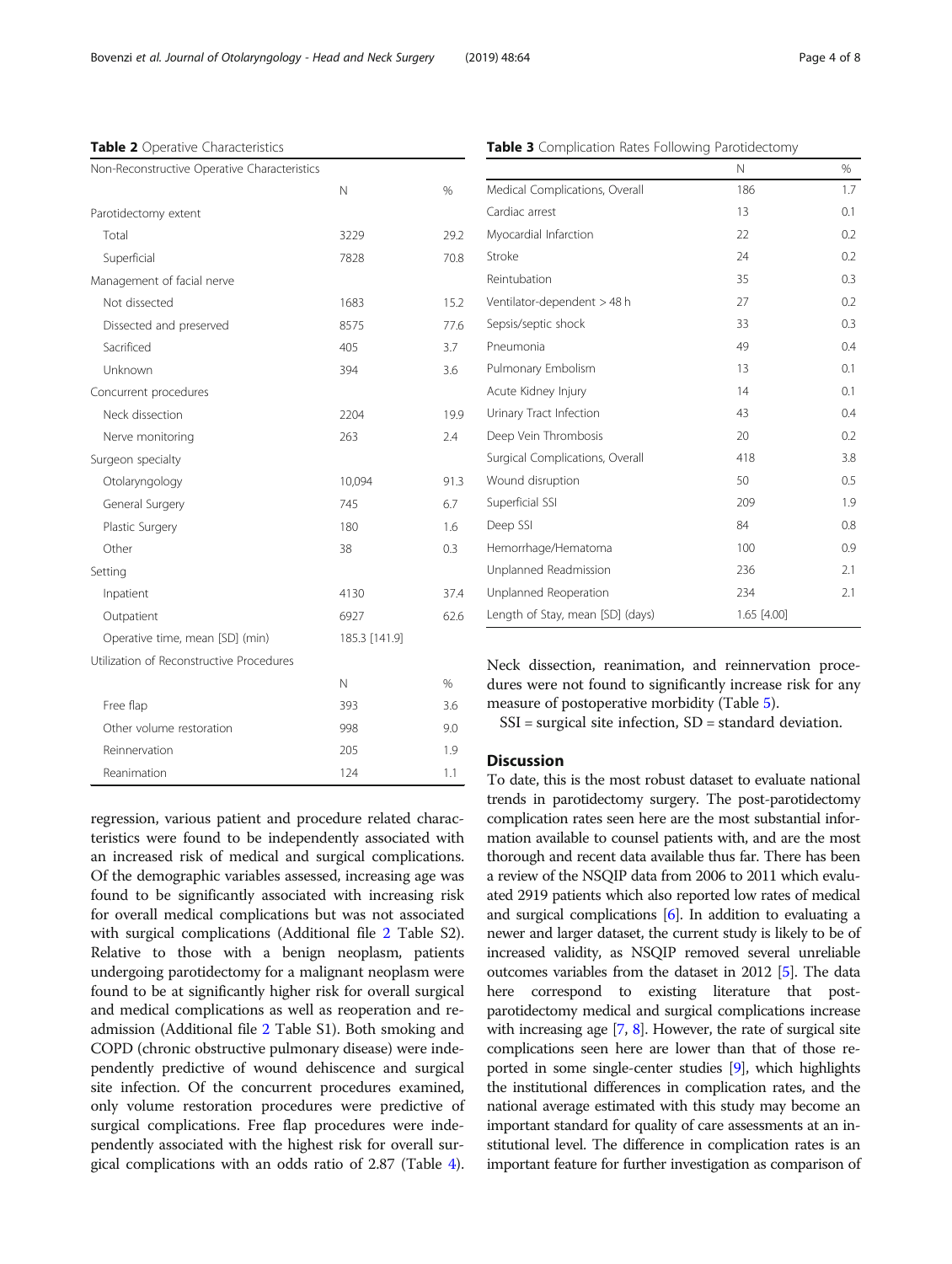OR = odds ratio, CI = confidence interval.

quality of care becomes increasingly important. While one may assume that high volume centers would have lower complication rates, in parotidectomy for benign disease, a previous study has shown that surgeon experience did not seem to be associated with complication rates- however, at that institution they admit that more complicated cases were reserved for more experienced surgeons [\[10](#page-7-0)].

There is a significant body of research available evaluating single-site experiences with common complications after parotidectomy. These studies are mostly limited to facial paresis, Frey syndrome, hypoesthesia, and contour deformity. Unfortunately, this dataset did not capture these complications. However, there is evidence that parotidectomy Table 5 Multivariable Logistic Regression of Adverse Events Following Parotidectomy: Odds Ratios Associated with Reconstructive Procedures

Free flap reconstruction 2.87 1.67–4.93 < 0.001 Other volume restoration 1.66 1.07–2.57 0.025 Reinnervation 0.93 0.42–2.22 0.961 Reanimation 0.94 0.35–2.62 0.959

Free flap reconstruction 3.25 1.39–7.58 0.006 Other volume restoration 3.39 1.60–7.19 0.001 Reinnervation 0.47 0.12–2.66 0.563 Reanimation 1.90 0.50–7.25 0.350

Free flap reconstruction 3.13 1.43–6.83 0.004 Other volume restoration  $1.02$  0.46–2.27 0.962 Reinnervation 0.42 0.12–2.46 0.537 Reanimation 2.11 0.63–7.05 0.227

Free flap reconstruction 1.29 0.72-2.32 0.399 Other volume restoration 1.24 0.79-1.97 0.353 Reinnervation 0.72 0.28–1.86 0.493 Reanimation 1.18 0.44–3.18 0.749

Free flap reconstruction 3.56 2.30–5.50 < 0.001 Other volume restoration 1.50 0.95–2.38 0.083 Reinnervation 1.03 0.51–2.07 0.937 Reanimation 1.30 0.62-2.72 0.481

Surgical site infection

Wound Dehiscence

Hemorrhage/Hematoma

Readmission

Reoperation

 $OR = odds ratio, CI = confidence interval.$ 

OR 95% CI p

| reconstructive techniques may mitigate some of these ad-    |  |  |  |
|-------------------------------------------------------------|--|--|--|
|                                                             |  |  |  |
| verse outcomes.                                             |  |  |  |
| Facial paresis following parotidectomy is a common          |  |  |  |
| finding that is typically self-limiting and limited to mar- |  |  |  |
| ginal mandibular nerve weakness $[11]$ . This risk may be   |  |  |  |
| mitigated by performing a limited surgical approach         |  |  |  |
| $[12-14]$ , or if there is reconstruction with a muscular   |  |  |  |
| flap, with or without an abdominal fat graft [15, 16]. Frey |  |  |  |
| syndrome is a historically common complication follow-      |  |  |  |
| ing parotidectomy described as gustatory sweating due       |  |  |  |
| to aberrant reinnervation of secretory parasympathetic      |  |  |  |
| fibers from parotid tissue to dermal tissue. Reconstruct-   |  |  |  |
| ive procedures that provide a barrier between parotid       |  |  |  |
| tissue and the dermal surface have been shown to de-        |  |  |  |
| crease the incidence of Frey Syndrome [15, 17-20].          |  |  |  |
| These reconstructions include rotating a sternocleido-      |  |  |  |
| mastoid flap into the defect, elevating a superficial mus-  |  |  |  |

culoaponeurotic flap prior to performing parotidectomy, grafting free abdominal fat, and insertion of acellular

|                          | <b>OR</b> | 95% CI         | р       |
|--------------------------|-----------|----------------|---------|
| Surgical site infection  |           |                |         |
| Male                     | 1.41      | $1.01 - 1.96$  | 0.042   |
| Bleeding disorder        | 2.21      | $1.20 - 4.07$  | 0.011   |
| Diabetes                 | 1.66      | $1.17 - 2.37$  | 0.005   |
| COPD                     | 2.08      | $1.25 - 3.45$  | 0.005   |
| Hypertension             | 1.53      | $1.08 - 2.16$  | 0.017   |
| Smoking                  | 1.85      | $1.32 - 2.59$  | < 0.001 |
| Malignant tumor          | 1.70      | $1.09 - 2.67$  | 0.021   |
| Free flap reconstruction | 2.87      | $1.67 - 4.93$  | < 0.001 |
| Other volume restoration | 1.66      | $1.07 - 2.57$  | 0.025   |
| Wound Dehiscence         |           |                |         |
| COPD                     | 2.65      | $1.03 - 6.87$  | 0.044   |
| Smoking                  | 2.58      | $1.23 - 4.34$  | 0.013   |
| Malignant tumor          | 4.33      | 1.36-13.77     | 0.013   |
| Other disease of parotid | 5.31      | $1.51 - 18.71$ | 0.009   |
| Free flap reconstruction | 3.25      | 1.39-7.58      | 0.006   |
| Other volume restoration | 3.39      | $1.60 - 7.19$  | 0.001   |
| Hematoma/seroma          |           |                |         |
| Free flap reconstruction | 3.13      | 1.43-6.83      | 0.004   |
| Readmission              |           |                |         |
| Disseminated cancer      | 2.02      | $1.30 - 3.15$  | 0.002   |
| Hypertension             | 1.44      | $1.05 - 1.97$  | 0.023   |
| Corticosteroids          | 2.62      | 1.69-4.07      | < 0.001 |
| Wound infection          | 2.07      | $1.10 - 3.90$  | 0.025   |
| Malignant tumor          | 3.00      | 1.94-4.65      | < 0.001 |
| Other disease of parotid | 2.21      | $1.31 - 3.75$  | 0.003   |
| Reoperation              |           |                |         |
| Bleeding disorder        | 1.82      | $1.02 - 3.26$  | 0.044   |
| Disseminated cancer      | 1.66      | $1.01 - 2.71$  | 0.044   |
| Malignant tumor          | 2.64      | $1.65 - 4.20$  | < 0.001 |
| Free flap reconstruction | 3.56      | $2.30 - 5.50$  | < 0.001 |

<span id="page-4-0"></span>Table 4 Multivariable Logistic Regression of Adverse Events

Following Parotidectomy, Significant Variables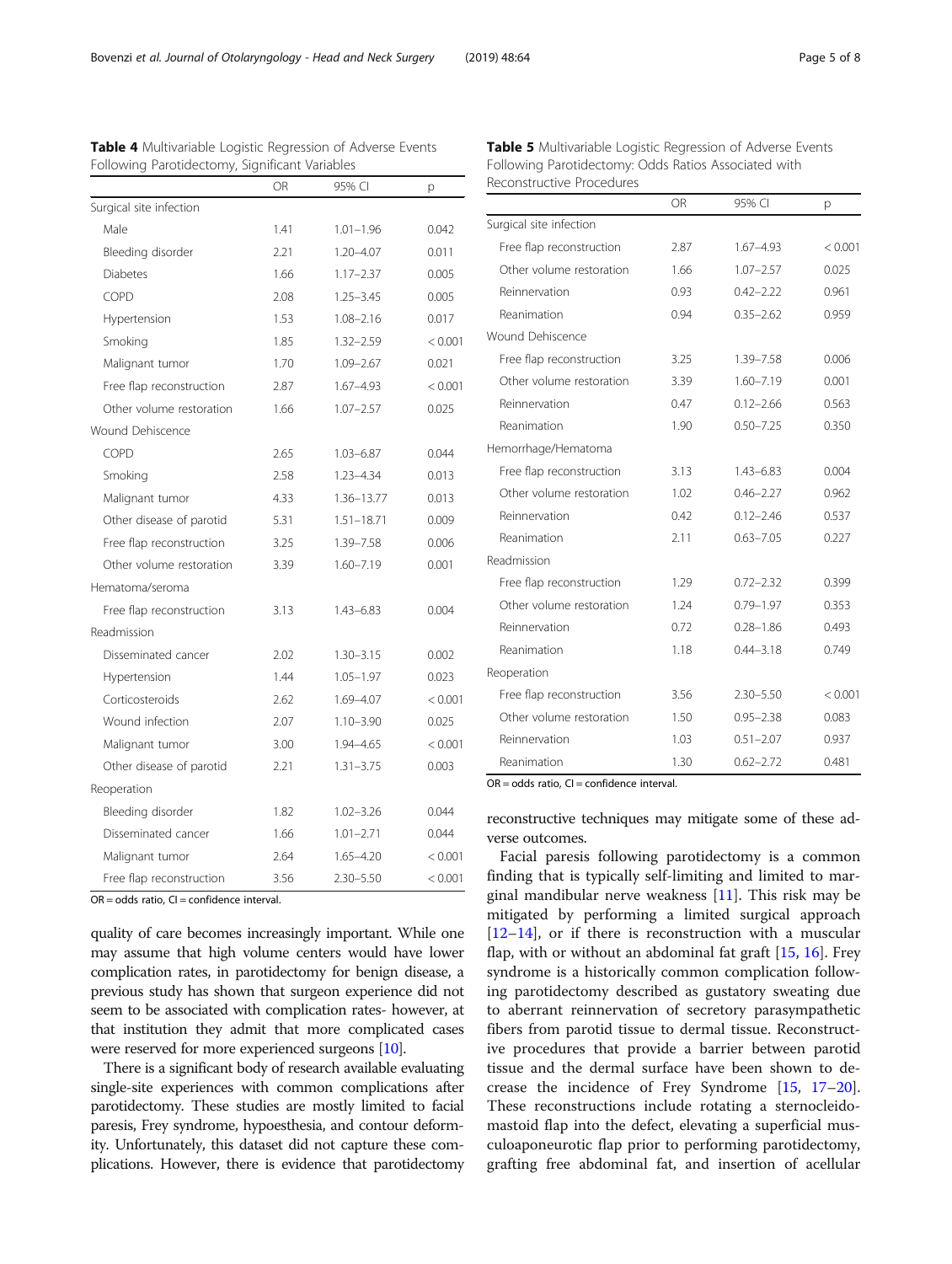dermis. There is continued debate on the most effective reconstruction method. A meta-analysis on the subject suggests that all of the above interventions decrease Frey syndrome but acellular dermis implants may be associated with higher infection rates [[14\]](#page-7-0).

These reconstruction options also help improve postoperative facial symmetry, especially in cases of total parotidectomy. Parotidectomy, as a common procedure performed in a highly cosmetic region is uniquely poised to benefit from advances in maintaining symmetric volume and minimizing visible scarring. Adequate exposure and improved scar cosmesis has been shown to follow from the trend of utilizing a facelift incision in parotidectomy [\[21](#page-7-0), [22\]](#page-7-0). Following large parotidectomy defects encountered in total parotidectomy and radical parotidectomy, muscular flaps and fat grafting have shown to reduce contour asymmetry [\[16](#page-7-0), [22](#page-7-0), [23](#page-7-0)]. Additionally, another level of complexity occurs when parotidectomy requires concurrent skin and/ or facial nerve sacrifice which typically is necessary in cases of malignant lesions with adjacent tumor invasion. Fortunately, multiple reconstructive options exist for these defects- for skin and soft tissue reconstruction, anterolateral thigh free flaps have been the mainstay of treatment due to the large vessel caliber available for microvascular anastomosis and variable size and shape available with this option [[24](#page-7-0)–[27](#page-7-0)]. Additionally, if the patient requires postoperative radiation, the volume of this free flap after radical parotidectomy reconstruction has been shown to be reduced by only 8% [\[28\]](#page-7-0). Other options available for free flap reconstruction include latissimus dorsi free flap and superficial inferior epigastric artery free flap [\[29](#page-7-0)]. However, the latissimus dorsi free flap is more difficult to harvest concurrently and is likely to result in higher postoperative donor site morbidity. The superficial inferior epigastric artery free flap has much smaller caliber vessels which may increase risk of flap failure and decrease ability for postoperative flap monitoring. For cases with facial nerve sacrifice, it is surprising that only 25.5% of patients have documented reinnervation procedures, and only 24% have documented reanimation procedures (Table [2\)](#page-3-0). This low rate of facial reinnervation and reanimation following radical parotidectomy is also underscored in a recent review of NSQIP [\[30](#page-7-0)]. This leads to the question of whether these procedures fail to be coded and thus detected by the database or whether these procedures are truly not performed commonly in cases with facial nerve sacrifice. There is encouraging data that would encourage immediate reinnervation and reanimation in these cases [[31\]](#page-7-0).

Surgical site infection following parotidectomy is not a well-researched complication, likely due to its low incidence. Our study showed an incidence of 2.7%, with the highest predictors of SSI being concurrent free flap and pre-existing bleeding disorder. This would provide evidence that the mechanism for post-parotidectomy wound infections is from hematoma formation that becomes subsequently infected. Following this logic, as post-parotidectomy hematomas are more common in males due to rich blood supply of hair follicles in the overlying dermis, it is not surprising that males were also found to have significantly increased risk for developing SSI compared to females. In fact, in the literature, there been an association with drain output greater than 50 ml in 24 h to be predictive of surgical site infection [[32,](#page-7-0) [33](#page-7-0)]. Since abdominal fat grafts have also been shown to be associated with increased surgical site drainage [\[20](#page-7-0)] and larger defects are more likely to prompt contour adjustments, it is concordant that volume restoration was associated with a higher rate of SSIs in our dataset (Table [4](#page-4-0)).

Poor wound-healing may also contribute to SSI and wound dehiscence and this process may be exacerbated by the systemic factors seen to increase risk for both of these outcomes in this study. These factors include comorbid COPD, diabetes, and a smoking history. These results contradict a recent single-center study which did not find an association with diabetic status and post-parotidectomy surgical site infection [[34](#page-7-0)]. However, they are consistent with previous data on smoking increasing surgical complication risk following parotidectomy [\[6\]](#page-6-0). Many institutions, including our own, preoperatively counsel patients on the importance of smoking cessation prior to parotidectomy and this study provides substantiated data to help further justify and aid this counseling process.

Medical complications that do not involve the surgical site are not well-studied and the data provided here point towards a relatively low incidence of these adverse outcomes. These complications appear to be associated with advanced age, malignancy, weight loss, wound infection, concomitant corticosteroid use, free flap reconstruction, and undergoing surgery in an inpatient setting (Additional file [2](#page-6-0) Table S2). These associated factors are unsurprising as older patients and those who have malignancy or require free flap reconstruction would be expected to be at an elevated risk preoperatively and those with a higher ASA (American Society of Anesthesiologists) physical status level would be more likely to have their surgery performed at a hospital-based setting.

#### Limitations

This study is subject to several limitations inherent to the use of a large national database. The most notable of these is the absence of procedure-specific outcomes such as facial nerve paresis and the inability to assess complications beyond the 30-day postoperative period. There is also the issue of procedures that are not coded correctly. For example, in this dataset, facial nerve monitoring was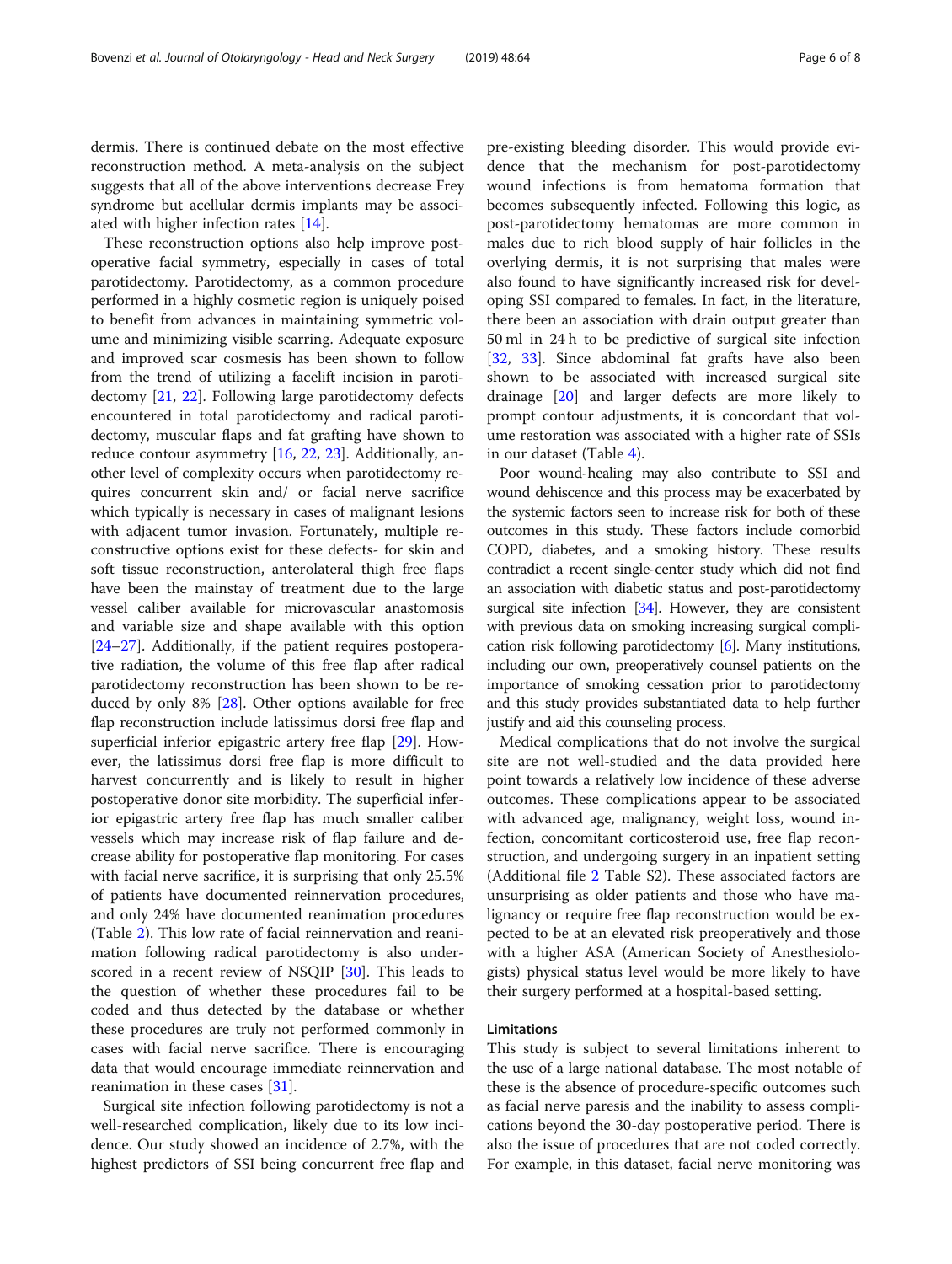<span id="page-6-0"></span>only coded in 2.4% of cases, despite this being a routine aspect of parotidectomy and is considered by many surgeons to be the standard of care. The small incidence of facial nerve monitoring in this study is likely due to lack of proper documentation and exemplifies a fundamental limitation of using this retrospective dataset. Further, the possibility of confounding cannot be excluded given the absence of disease-specific variables such as tumor stage. However, the data captured by NSQIP has been shown to be of high validity, particularly when compared to comparable population datasets derived from administrative claims data [\[35\]](#page-7-0). The method of data collection is worth noting, as NSQIP is unique in utilizing trained clinical reviewers to extract data from the medical record. As a result, NSQIP data has been shown to capture 61% more complications than comparable population datasets derived from administrative claims data [\[35](#page-7-0)]. However, this method of data collection may in part explain the lower than expected rate of concurrent procedures such as nerve monitoring, as the associated CPT code may not have been clearly documented in the med-

ical record. While the strength of this analysis lies in the statistical power afforded by the NSQIP database, these results should be interpreted with these limitations in mind.

#### Conclusions

As the US health care system moves towards a qualitybased outcome model, the information available in this data set regarding readmission and reoperation rates are of importance for risk-stratification of these patients. Not only surgeons, but hospital administrators will be interested in readmission rates for this relatively safe procedure. Thus, being aware of these variables (Table [4\)](#page-4-0) may help with patient selection for inpatient versus outpatient surgery as well as frequency and duration of follow up for patients with these identified risk factors. Further study is necessary to determine the cause of readmission and reoperation for these patients and whether these readmissions are avoidable.

#### Supplementary information

Supplementary information accompanies this paper at [https://doi.org/10.](https://doi.org/10.1186/s40463-019-0387-y) [1186/s40463-019-0387-y](https://doi.org/10.1186/s40463-019-0387-y).

Additional file 1: Table S1. Descriptive Variables Derived from Billing Codes (DOCX 16 kb)

Additional file 2: Table S2. Multivariable Logistic Regression, Overall Complications (DOCX 29 kb)

#### Abbreviations

ACS: American College of Surgeons; ASA: American Society of Anesthesiologists; BMI: body mass index; COPD: chronic obstructive pulmonary disease; CPT: Current Procedural Terminology; ICD: International Classification of Disease; NOS: not otherwise specified; NSQIP: National

Surgical Quality Improvement Program; SPSS: Statistical Package for the Social Sciences; SSI: surgical site infection

#### Acknowledgments

Not applicable.

#### Author's contributions

CB contributed to study conception, design, data analysis and data interpretation, was the main contributor to writing of the manuscript and subsequent edits, and is the corresponding and first author. All authors read and approved the final manuscript. PC contributed to study conception, design, data analysis, and data interpretation. PC contributed much preliminary data and wrote the first draft of the abstract. PC was the main contributor to manuscript edits. MC was the main contributor to data analysis and constructed the tables in the paper. MC was a significant contributor to manuscript preparation. JC contributed substantially to study design, data interpretation, manuscript editing, and overall goals of the paper. HK contributed substantially to study design, data interpretation, manuscript editing, and overall goals of the paper. RH contributed substantially to study design, data interpretation, manuscript editing, and overall goals of the paper.

#### Funding

There were no sources of funding for this research.

#### Availability of data and materials

The NSQIP dataset used in this study are available via the American College of Surgeons website: [https://www.facs.org/quality-programs/acs-nsqip/](https://www.facs.org/quality-programs/acs-nsqip/participant-use/puf-form) [participant-use/puf-form](https://www.facs.org/quality-programs/acs-nsqip/participant-use/puf-form).

#### Ethics approval and consent to participate

This analysis was determined to be exempt from Institutional Review Board approval due to the de-identified nature of the dataset.

#### Consent for publication

Not applicable.

#### Competing interests

The authors declare that they have no competing interests.

#### Received: 2 July 2019 Accepted: 22 October 2019 Published online: 19 November 2019

#### References

- 1. Lewis AG, Tong T, Maghami E. Diagnosis and management of malignant salivary gland tumors of the parotid gland. Otolaryngol Clin N Am. 2016; 49(2):343–80.
- 2. Koch M, Zenk J, Iro H. Long-term results of morbidity after parotid gland surgery in benign disease. Laryngoscope. 2010;120(4):724–30.
- 3. Farwell DG, Reilly DF, Weymuller EA Jr, Greenberg DL, Staiger TO, Futran NA. Predictors of perioperative complications in head and neck patients. Archives of Otolaryngology–Head & Neck Surgery. 2002;128(5):505–11.
- 4. Nitzan D, Kronenberg J, Horowitz Z, et al. Quality of life following parotidectomy for malignant and benign disease. Plast Reconstr Surg. 2004; 114(5):1060–7.
- 5. User Guide for the 2012 ACS NSQIP Participant Use Data File. American College of Surgeons National Surgical Quality Improvement Program; 2013.
- 6. Kim BD, Lim S, Wood J, Samant S, Ver Halen JP, Kim JYS. Predictors of adverse events after parotidectomy: a review of 2919 cases. Annals of Otology, Rhinology & Laryngology. 2015;124(1):35–44.
- 7. Bohatch Júnior MS, Mendes RA, da-Silva AFV, Lorenzini MS, Dohler AW, Graciano AJ. Evaluation of postoperative complications in elderly patients submitted to parotidectomy. Revista do Colégio Brasileiro de Cirurgiões. 2018;45(4).
- 8. Ruohoalho J, Mäkitie AA, Aro K, et al. Complications after surgery for benign parotid gland neoplasms: a prospective cohort study. Head & Neck. 2017; 39(1):170–6.
- 9. Romano A, Cama A, Corvino R, et al. Complications after parotid gland surgery our experience. Ann Ital Chir. 2017;88:295–301.